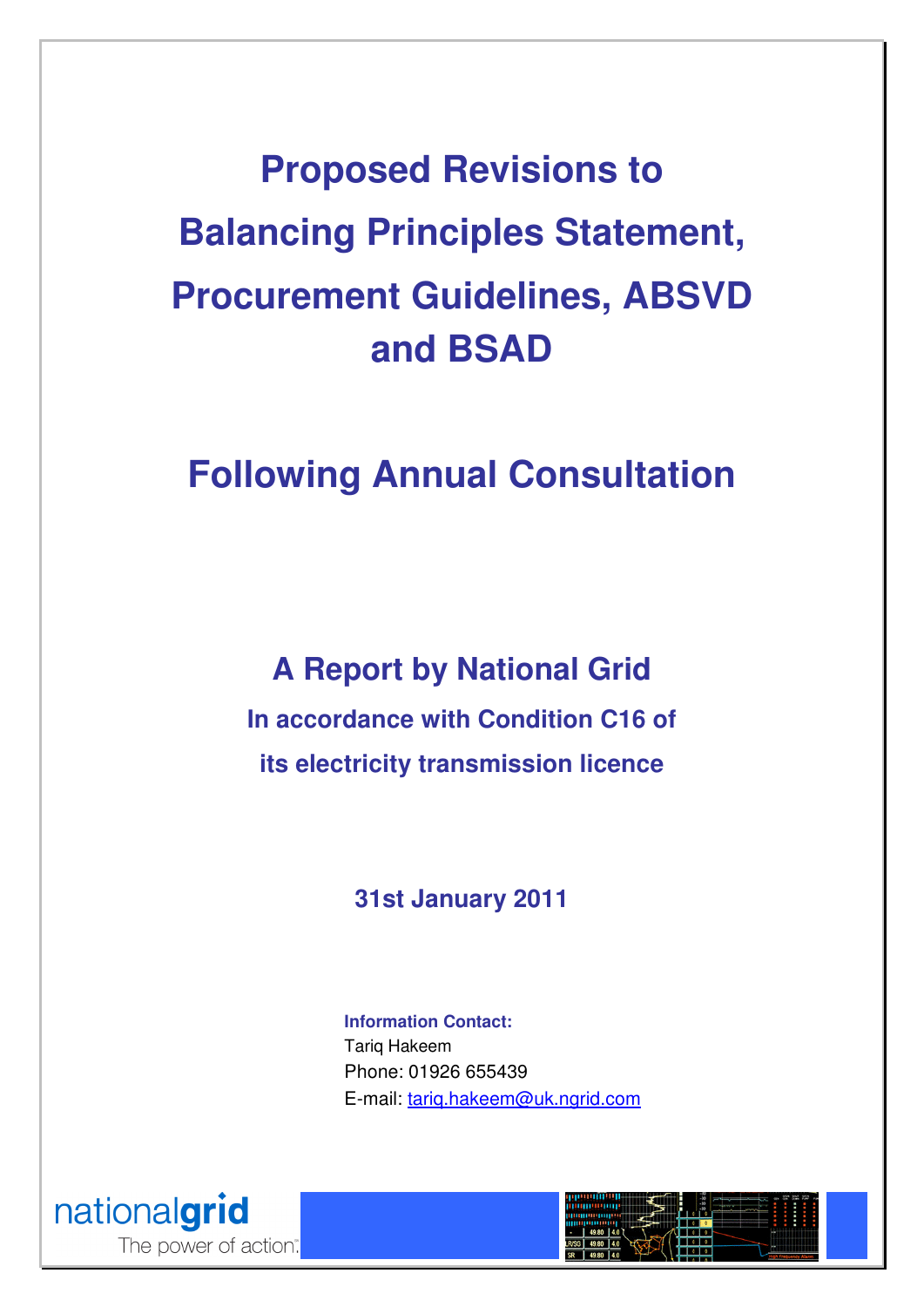

#### **CONTENTS**

| 1            |                                                                                                                                                                                                                                                                                                                                                                                                                                  |  |
|--------------|----------------------------------------------------------------------------------------------------------------------------------------------------------------------------------------------------------------------------------------------------------------------------------------------------------------------------------------------------------------------------------------------------------------------------------|--|
| $\mathbf{2}$ |                                                                                                                                                                                                                                                                                                                                                                                                                                  |  |
|              | 21<br>$2.2^{\circ}$                                                                                                                                                                                                                                                                                                                                                                                                              |  |
| 3            |                                                                                                                                                                                                                                                                                                                                                                                                                                  |  |
|              | APPENDIX A: MARKED-UP BPS FOR PROPOSED CHANGES (PRE-CONSULTATION).10                                                                                                                                                                                                                                                                                                                                                             |  |
|              | APPENDIX B: MARKED-UP PROCUREMENT GUIDELINES FOR PROPOSED CHANGES                                                                                                                                                                                                                                                                                                                                                                |  |
|              | APPENDIX C: MARKED-UP ABSVD FOR PROPOSED CHANGES (PRE-CONSULTATION)                                                                                                                                                                                                                                                                                                                                                              |  |
|              | APPENDIX D: MARKED-UP BSAD FOR PROPOSED CHANGES (PRE-CONSULTATION)                                                                                                                                                                                                                                                                                                                                                               |  |
|              |                                                                                                                                                                                                                                                                                                                                                                                                                                  |  |
|              |                                                                                                                                                                                                                                                                                                                                                                                                                                  |  |
|              | APPENDIX G: MARKED-UP BPS FOR PROPOSED CHANGES (POST-CONSULTATION)                                                                                                                                                                                                                                                                                                                                                               |  |
|              | APPENDIX H: MARKED-UP PROCUREMENT GUIDELINES FOR PROPOSED CHANGES                                                                                                                                                                                                                                                                                                                                                                |  |
|              | APPENDIX I: MARKED-UP ABSVD FOR PROPOSED CHANGES (POST-<br>$\textbf{CONSULTATION)} \text{} \text{} \\ \text{} \\ \text{} \\ \text{} \\ \text{} \\ \text{} \\ \text{} \\ \text{} \\ \text{} \\ \text{} \\ \text{} \\ \text{} \\ \text{} \\ \text{} \\ \text{} \\ \text{} \\ \text{} \\ \text{} \\ \text{} \\ \text{} \\ \text{} \\ \text{} \\ \text{} \\ \text{} \\ \text{} \\ \text{} \\ \text{} \\ \text{} \\ \text{} \\ \text$ |  |
|              | APPENDIX J: MARKED-UP BSAD FOR PROPOSED CHANGES (POST-CONSULTATION)                                                                                                                                                                                                                                                                                                                                                              |  |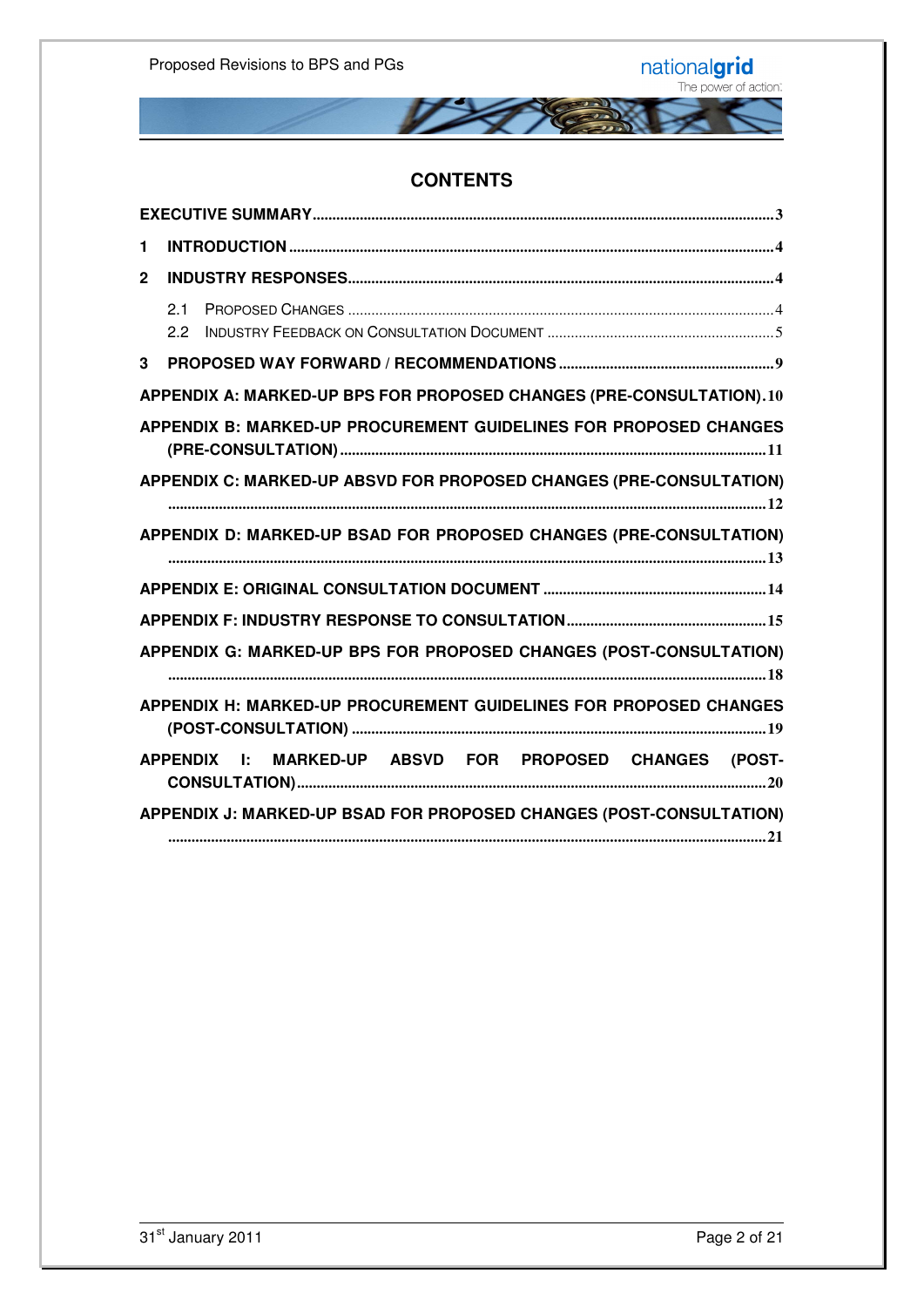## **Executive Summary**

National Grid has carried out an annual review of the Balancing Principles Statement (BPS), Procurement Guidelines (PGs), Applicable Balancing Services Volume Data Methodology Statement (ABSVD) and Balancing Services Adjustment Data (BSAD) documents. This review has been conducted in accordance with Standard Condition C16 of National Grid Electricity Transmission licence.

As a result of the annual review, National Grid proposed changes to the four documents via an industry consultation document published on the  $20<sup>th</sup>$ December 2010.

Industry responses to the consultation were requested by the  $24<sup>th</sup>$  January 2011. One response was received.

This report provides details of the outcome of the consultation process undertaken by National Grid.

### **Recommendation**

Following industry consultation, National Grid recommends that the Authority approves the revised versions of the BPS, PGs, ABSVD and BSAD in Appendices G to J; these versions incorporate both the revisions originally proposed by National Grid and the changes to the revisions following industry consultation.

If the Authority does not approve the changes highlighted in Appendices G to J, the existing versions of the statements will remain in place.

Subject to approval by the Authority by  $28<sup>th</sup>$  February 2011, the proposed changes will become effective from 1<sup>st</sup> April 2011.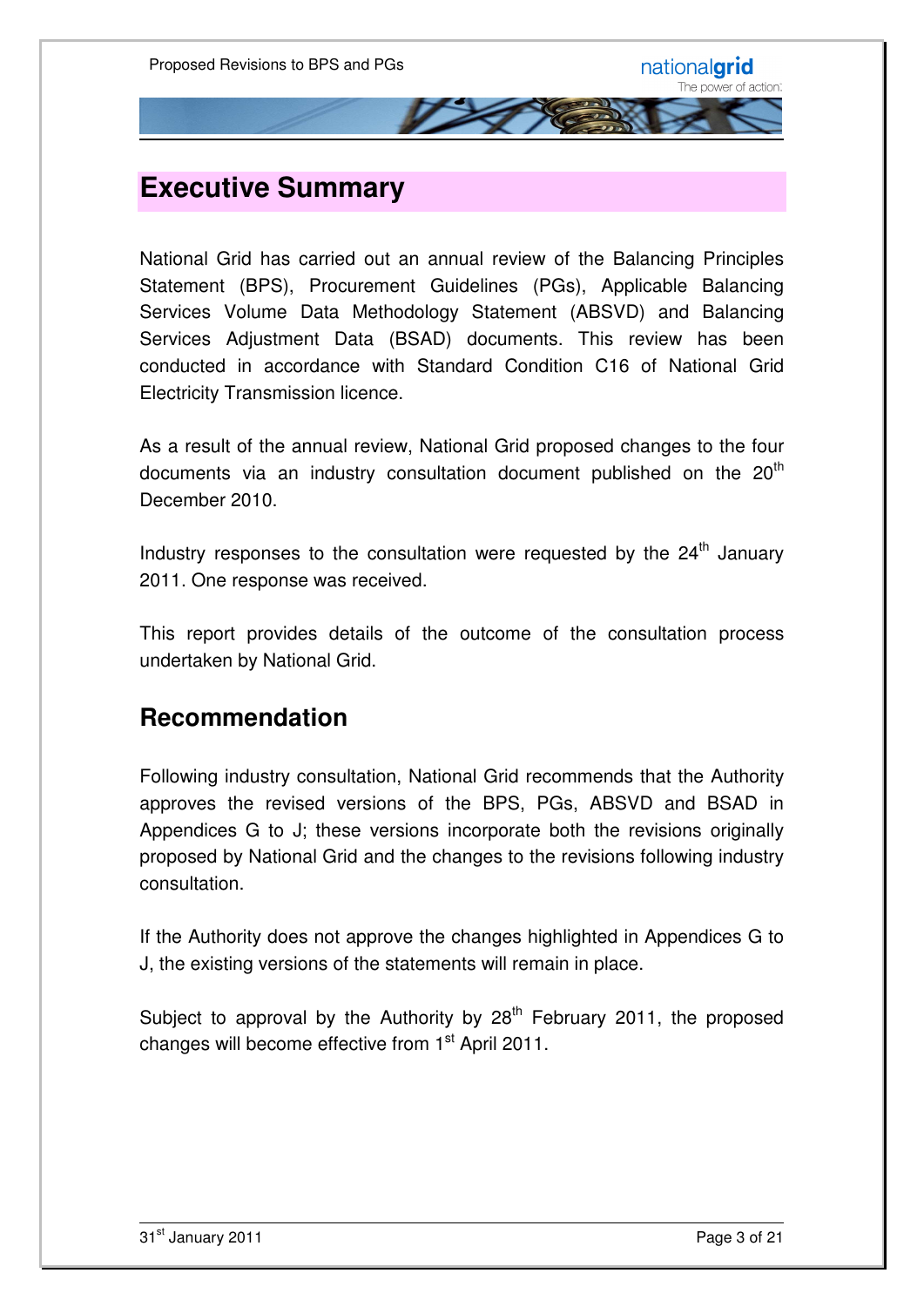## **1 Introduction**

In accordance with its licence obligations under Standard Condition C16 of the National Grid Electricity Transmission licence, National Grid has consulted with the industry on the proposed changes to the Balancing Principles Statement (BPS), Procurement Guidelines (PGs), Applicable Balancing Services Volume Data Methodology Statement (ABSVD), and Balancing Services Adjustment Data (BSAD) documents.

The consultation document can be found in Appendix E, with the four original change marked documents in Appendix A to D.

National Grid consulted the industry on the following proposed changes:

- BPS: Deletion and rewrite of section 9 to clarify and simplify
- PGs: Insertion of description of Constraint Management Services and housekeeping changes
- ABSVD: Insertion of description of a Fast De-load Service and housekeeping changes
- BSAD: Housekeeping changes

This report provides details of the outcome of the annual consultation process undertaken by National Grid.

## **2 Industry Responses**

There was a single response from industry parties; EDF Energy.

The questions in the consultation and the EDF responses are shown in Appendix F.

#### **2.1 Proposed Changes**

Appendix A to D contains change marked versions of the documents issued in the original consultation.

Appendix A: Balancing Principles Statement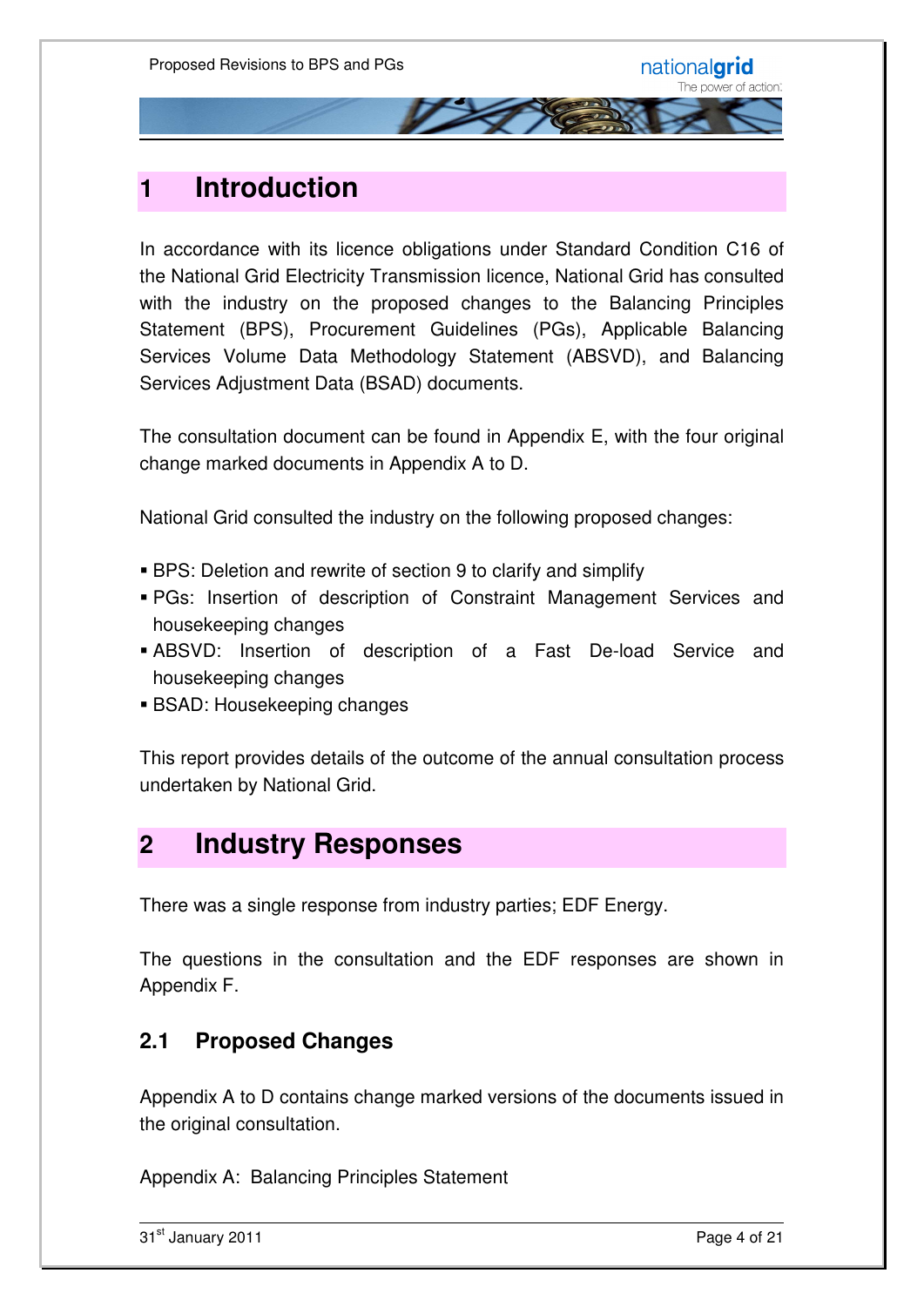Appendix B: Procurement Guidelines

- Appendix C: Applicable Balancing Services Volumes Data Methodology Statement (ABSVD)
- Appendix D: Balancing Services Adjustment Data Methodology Statement (BSAD)

Following the consultation and industry comments, revisions have been made to the documents in Appendices A to D; the revised changed marked versions of the documents are listed below.

| Appendix G: Balancing Principles Statement                           |  |  |  |
|----------------------------------------------------------------------|--|--|--|
| Appendix H: Procurement Guidelines                                   |  |  |  |
| Appendix I: Applicable Balancing Services Volumes Data Methodology   |  |  |  |
| Statement (ABSVD)                                                    |  |  |  |
| Appendix J: Balancing Services Adjustment Data Methodology Statement |  |  |  |
| (BSAD)                                                               |  |  |  |

### **2.2 Industry Feedback on Consultation Document**

Industry response to the consultation questions are shown below, together with National Grid's view; only the consultation questions which provided rationale for responses are shown (i.e. questions 2, 3, 5, 6, 9, 11 and 12).

Consultation Q2 - Do you agree that the changes proposed to the BPS, shown above and in Appendix A, should be made?

**Industry Response:** In principle, yes, but further clarification is required. The section 9 text as written states that NGET will necessarily return a BM Unit to PN following a BOA that extends to the wall. However, NGET may wish instead to extend the previous BOA to continue the balancing action. Sections 8 and 9 should make this clear.

#### **National Grid's View:**

National Grid notes the support for the clarification of Section 9.

National Grid considers that the insertion of the words "Where appropriate" at the start of Section 9 would further clarify that only certain BOAs will be returned to PN level (i.e. when the BOA is not being continued).

The revised Section 9 now reads (additional wording underlined):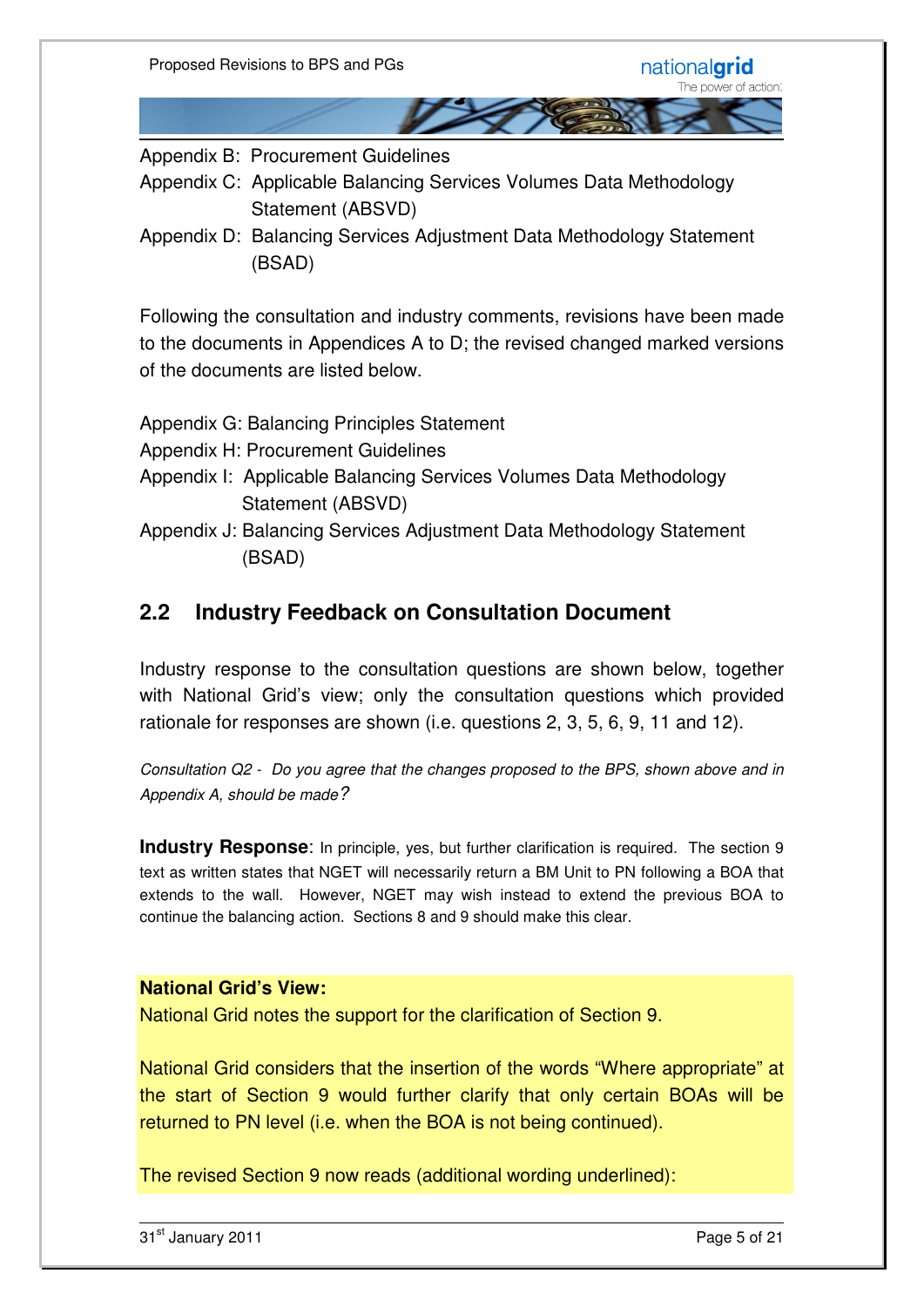Where appropriate, BMUs that have been BOAed up to the wall will be returned to PN, when the BM window has been extended by the subsequent issue of BOAs in line with submitted dynamics, provided parameters and prices have not changed as described in Section 8.

Consultation Q3 - Do you have any other comments in relation to the changes proposed to the BPS?

**Industry Response:** References to License in text, website names and website references should be corrected to Licence.

#### **National Grid's View:**

There is a reference to License on page 24 of the BPS; this has been amended to Licence. The website links in the BPS currently refer to: http://www.nationalgrid.com/uk/Electricity/Balancing/transmissionlicensestatements/

which have been amended to: http://www.nationalgrid.com/uk/Electricity/Balancing/transmissionlicencestatements/

and the website has been updated accordingly.

Parties attempting to access the original link will be redirected automatically to the correct page. The links in the Procurement Guidelines, ABSVD and BSAD have also been updated.

Consultation Q5 - Do you agree that the changes proposed to the PG's, shown in table 2 and in Appendix B, should be made?

**Industry Response**: In principle, yes, but we believe additional clarification would be beneficial: The definition of a "Constraint Management Service" refers to the transmission system being unable to transmit power supplied to the location of demand due to congestion. This describes an interruption rather than a constraint. We suggest that a constraint should be defined in terms of a requirement to alter particular flows of power that would otherwise occur onto, within, and potentially off the transmission system in order to maintain safe and secure operation of the network. For example, "... when the system is unable to transmit power from all those generators wishing to generate to the location of demand for that generation due to congestion, taking into consideration the requirement for system security and balancing procured by the System Operator"

#### **National Grid's View:**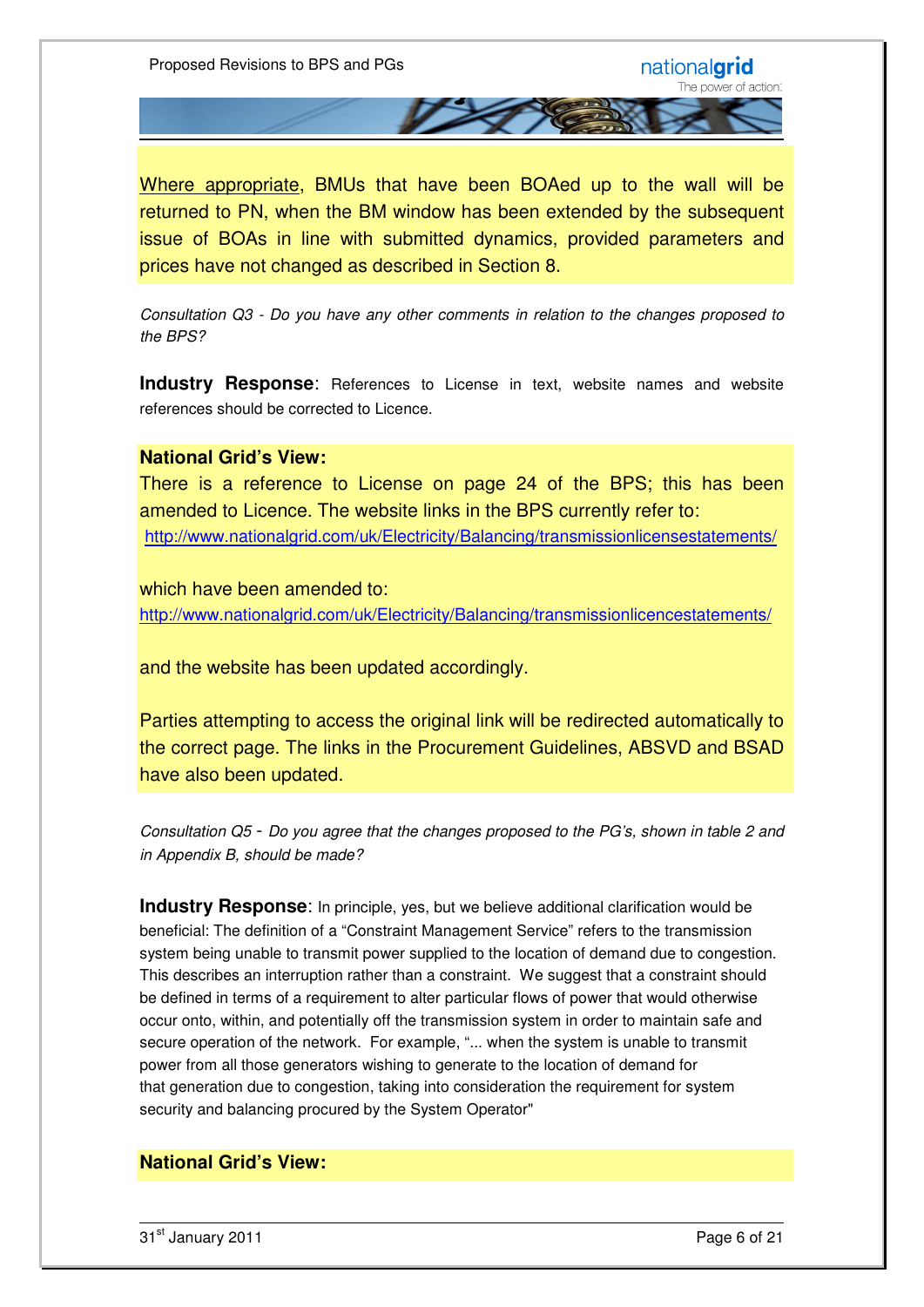National Grid notes the support for the changes to the Procurement Guidelines.

National Grid considers that further clarity requested on Constraint Management Services can be obtained by expanding the original wording, as shown below (additional wording underlined):

Constraint Management Services – These services are required when the system is unable to transmit some of the power supplied generated to the location of demand and maintain safe and secure operation of the network, due to congestion at one or more parts of the transmission system, potentially necessitating the alteration of power flows on the network. The technical requirements for such a service will be specific to the location of the constraint and will be defined in the relevant Commercial Services Agreement.

Consultation Q6. Do you have any other comments in relation to the changes proposed to the PG's?

**Industry Response:** We would welcome more clarity and consistency in use of the terms "bilateral" and "contract" throughout the LC16 statements. "Bilateral Contract" is a defined term, while "Contracts" that are bilateral are something different. We think the intended distinction is between bilateral contracts made following mainly or entirely bilateral negotiation, perhaps described as Custom Bilateral Balancing Contracts, and bilateral contracts made as part of a market based tender process, perhaps described as Market or Standard Bilateral Balancing Contracts. None of these to be confused with Bilateral Connection Agreements.

The web link at Part E section 4 doesn't appear to work: https://ng.corpwww.net/uk/Electricity/Balancing/pg/.

#### **National Grid's View:**

All balancing services contracts are "bilateral" in that they are agreed between two parties, i.e. National Grid and the Service Provider. Some contracts are entered into following a tender process, whereas others are as a result of a "bilateral" negotiation, i.e. only one service provider can provide the service or the service offered by the provider is relating to their specific capabilities, and as such a tender would be unnecessary. Section 2 (Procurement Principles paragraphs four and five) of the PG's describes a market based contract as one when there is sufficient market competition while a negotiated "bilateral" contract will be procured when there is insufficient market competition. Table 1 in the PG's identifies the various balancing services we procure and the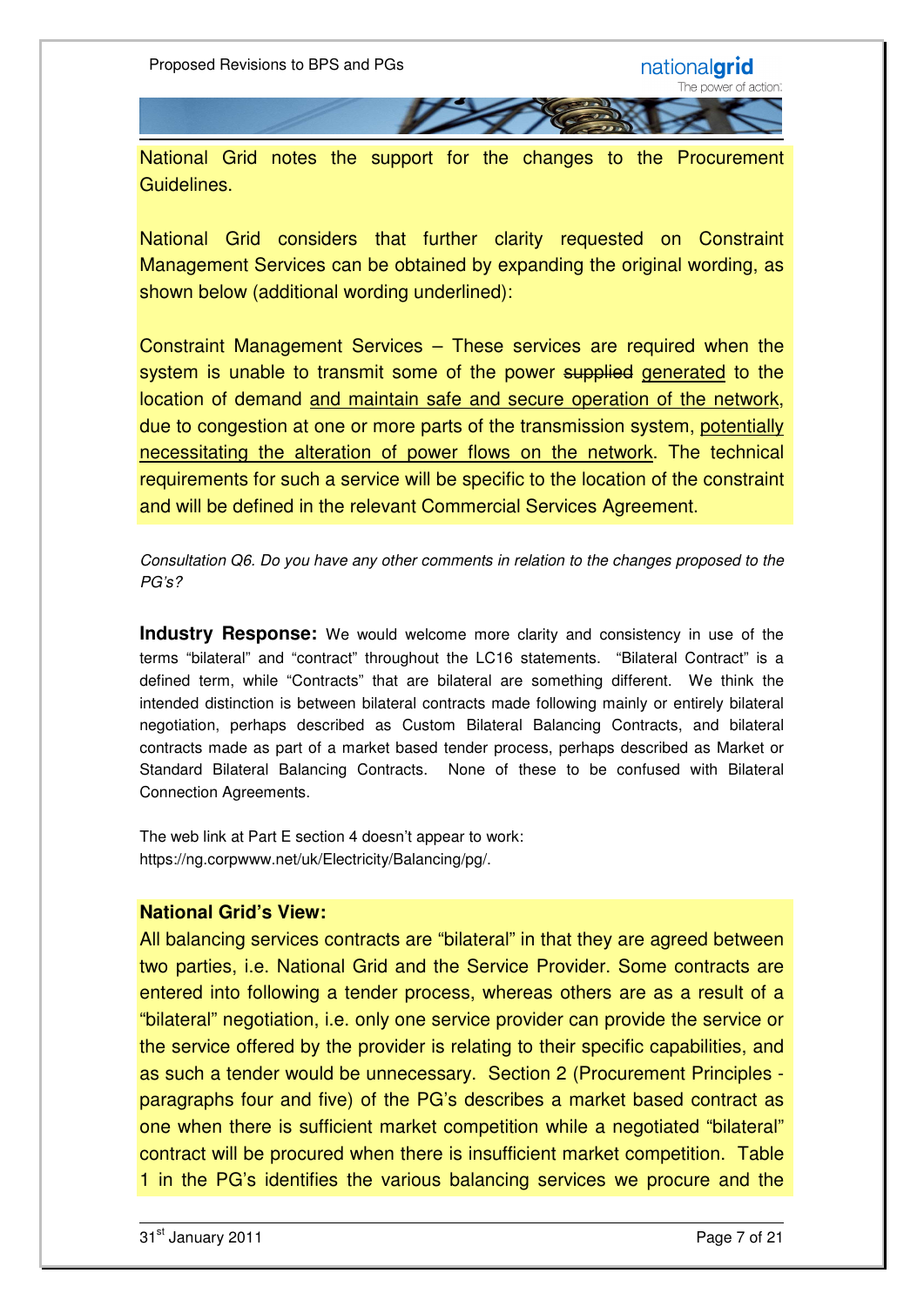means of procurement for each service (either a market based contract, a bilateral contract, or both).

The link in Part E, section 4, of the PGs has been updated to: http://www.nationalgrid.com/uk/Electricity/Balancing/transmissionlicencestatements/

Consultation Q9: Do you have any other comments in relation to the changes proposed to the ABSVD

**Industry Response:** We note that the Fast De-Load Service is introduced, but is not mentioned in the other LC16 statements consulted upon.

#### **National Grid's View:**

The Fast De-load service is used to manage constraints. As there are several types of services we use for constraint management and some of these are bespoke, they are collectively described as constraint management services and are not specifically described in the PGs. However, for clarity, the description of Fast De-Load service in ABSVD has been amended to show the link to the constraint management service (additional wording underlined):

Fast De-Load Service (a type of constraint management service) - Energy volumes as a result of an instruction to fast de-load will be calculated in accordance with the relevant Commercial Services Agreement.

Consultation Q11: Do you agree that the changes proposed to the BSAD, shown in table 4 and in Appendix D should be made?

**Industry Response:** Reference in Section 3.1 on page 9 to "services from interconnectors" should be changed to "services via interconnectors", consistent with the reality that interconnectors are connectors that do not in themselves create or use balancing energy. Referring to Ofgem's recent decision of 4 November 2010 on BSC Modification P259 concerning frequency response provided via interconnectors:

"We consider that there is sufficient clarity from legislation that an interconnector is a TSO. Under both the Second and Third Package an interconnector is defined as a transmission line and the definition of TSO includes interconnections. As a consequence, interconnector flows are neither classed as production (generation) nor consumption (demand), but part of the overall transmission infrastructure facilitating the wider market."

#### **National Grid's View:**

31<sup>st</sup> January 2011 **Page 8 of 21**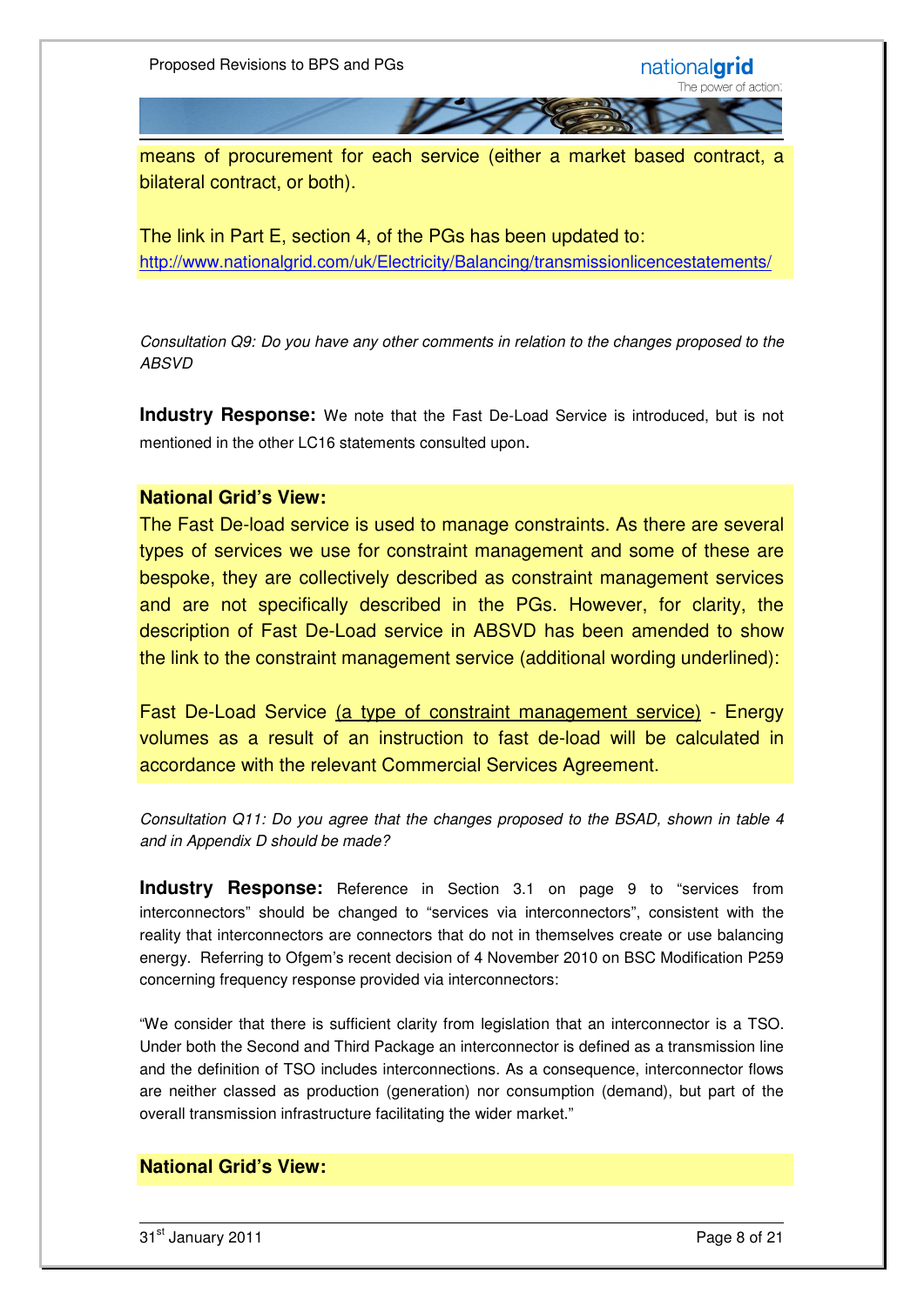The requested change in BSAD has been amended (additional wording underlined):

system-to-system services (including services via from Interconnectors, Constraint Management & Balancing service and Emergency Assistance service)

Consultation Q12: Do you have any other comments in relation to the changes proposed to the BSAD?

**Industry Response:** We would welcome clarification on the definition of services provided via interconnectors. It might be useful to distinguish interconnectors as physical entities from interconnector owners who administer flows on them?

#### **National Grid's View:**

This is an area of change at present due to forthcoming European legislation, but we would expect services provided by interconnectors to play a part in the efficient and economic balancing of the system and for system security purposes. We will revisit this at an appropriate date in the future.

## **3 Proposed Way Forward / Recommendations**

National Grid has carefully considered the industry response to the changes proposed by National Grid in the consultation, and has provided its views at the end of each relevant subsection in section 2.2.

As a result of the industry response, National Grid has, where appropriate, revised the proposed changes. These changes to the proposed revisions have been incorporated into BPS, PGs. ABSVD and BSAD, as shown in Appendices G to J. These changes have been shown after 'accepting' the proposed revisions.

National Grid recommends that: the Authority approves the proposed changes to BPS, PGs, ABSVD and BSAD in Appendices G to J respectively.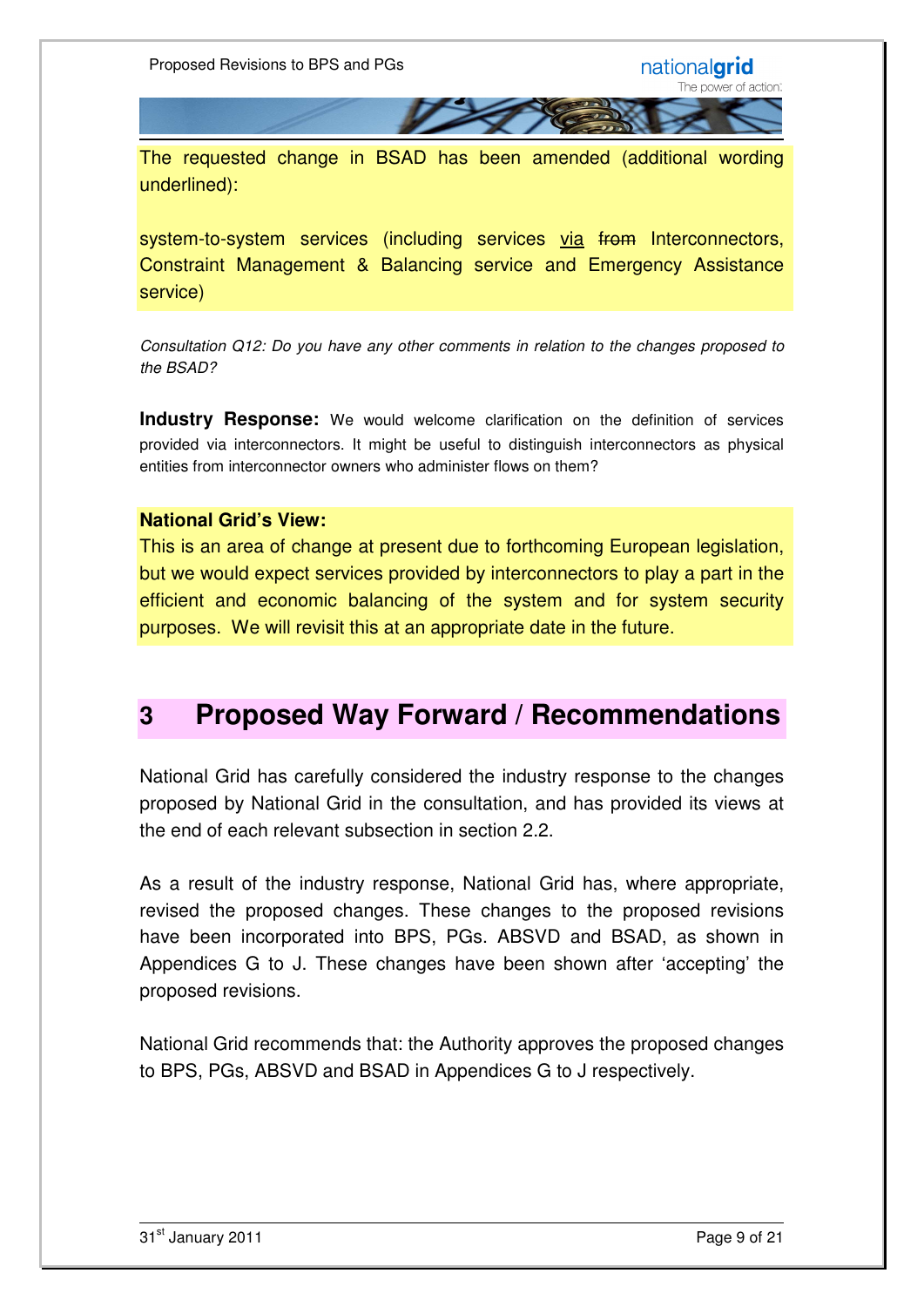## **Appendix A: Marked-up BPS for Proposed Changes (Pre-Consultation)**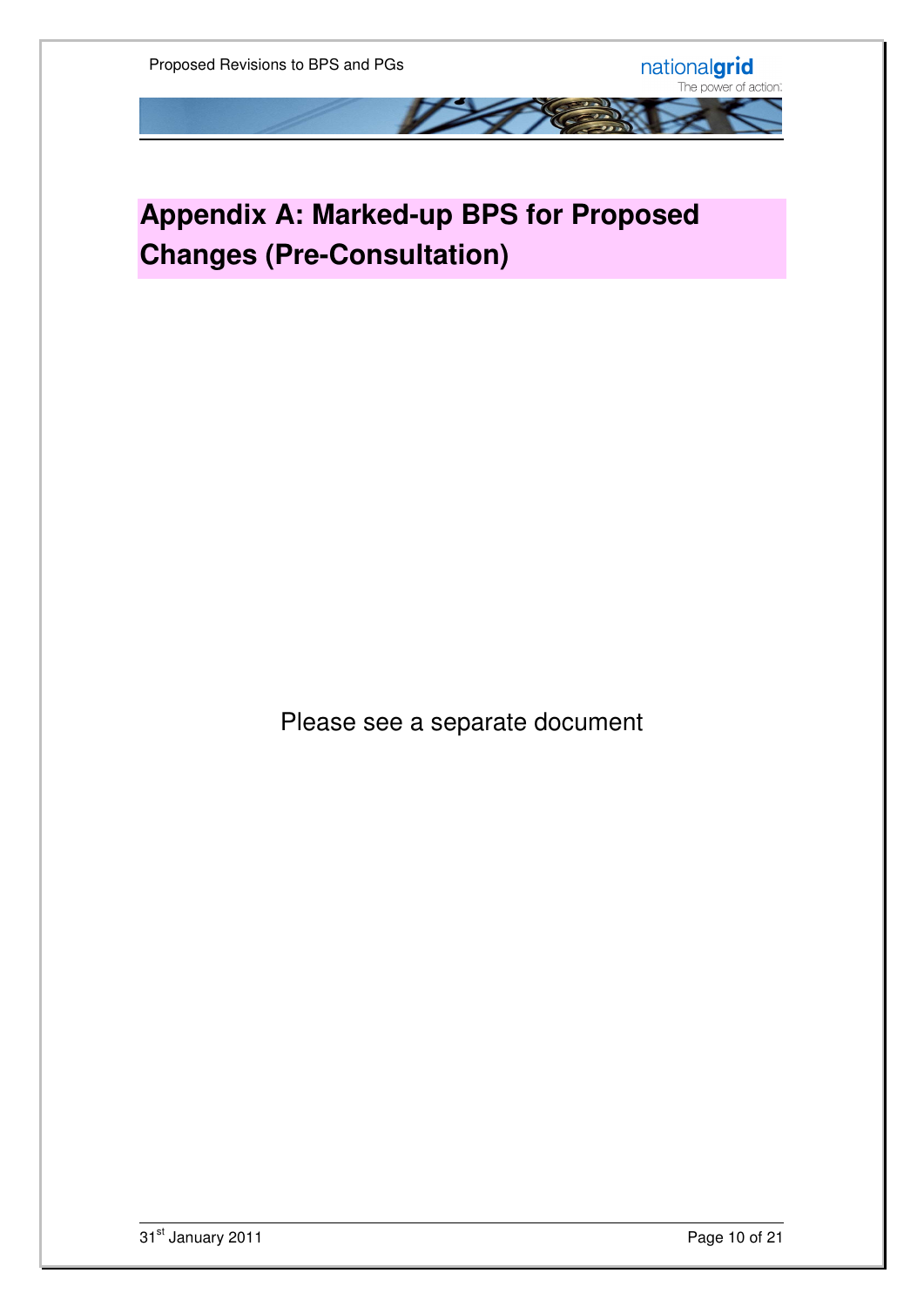## **Appendix B: Marked-up Procurement Guidelines for Proposed Changes (Pre-Consultation)**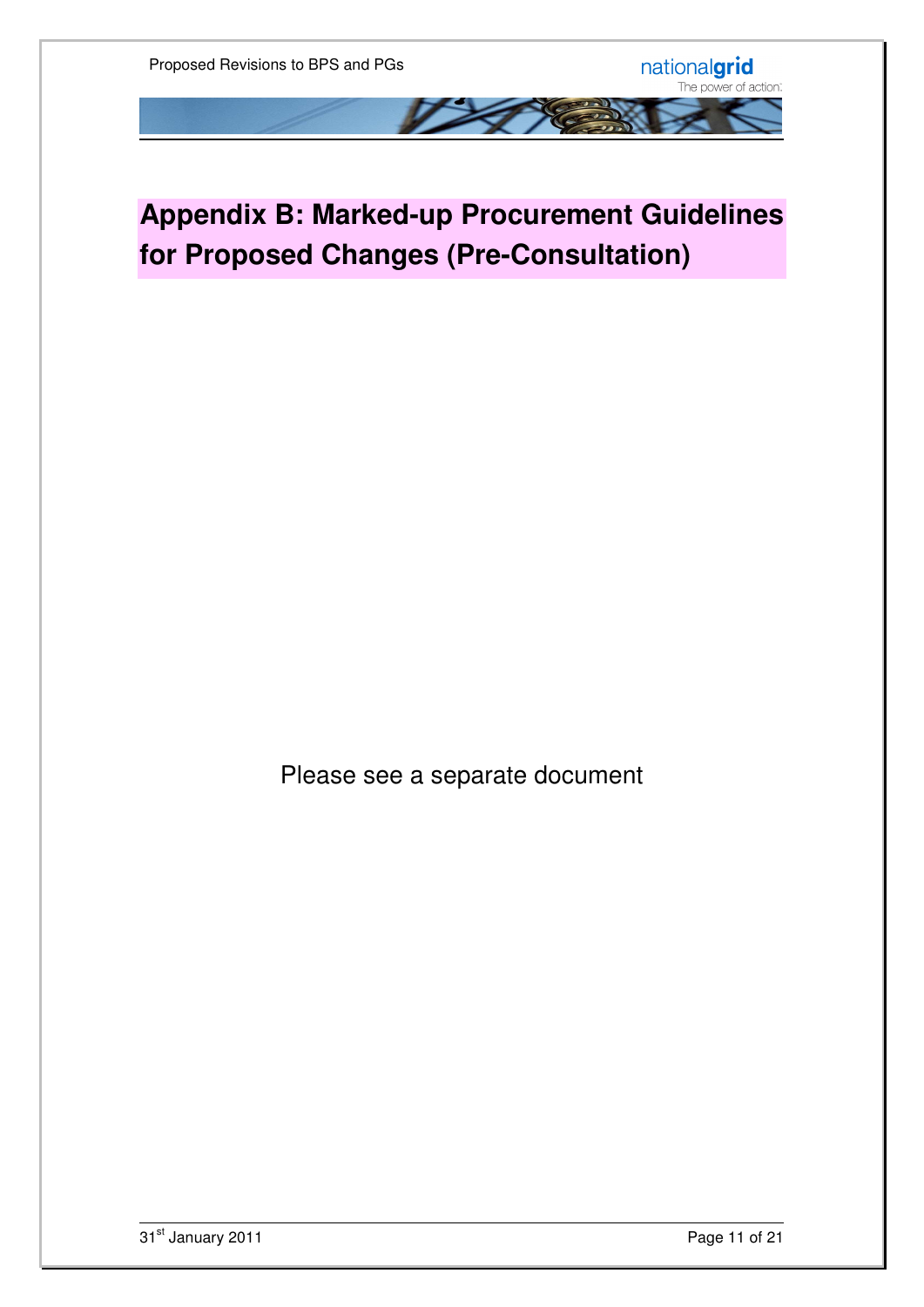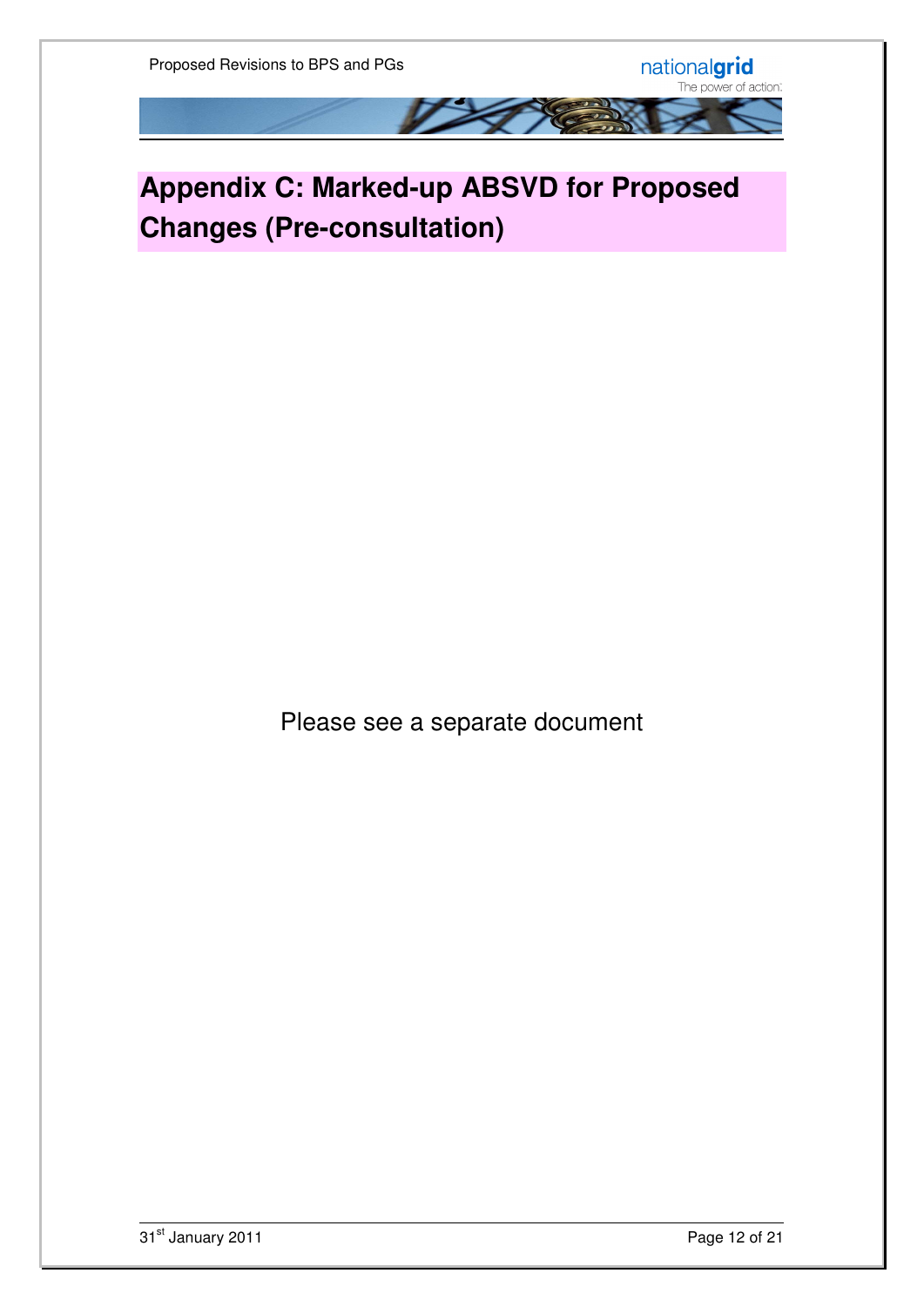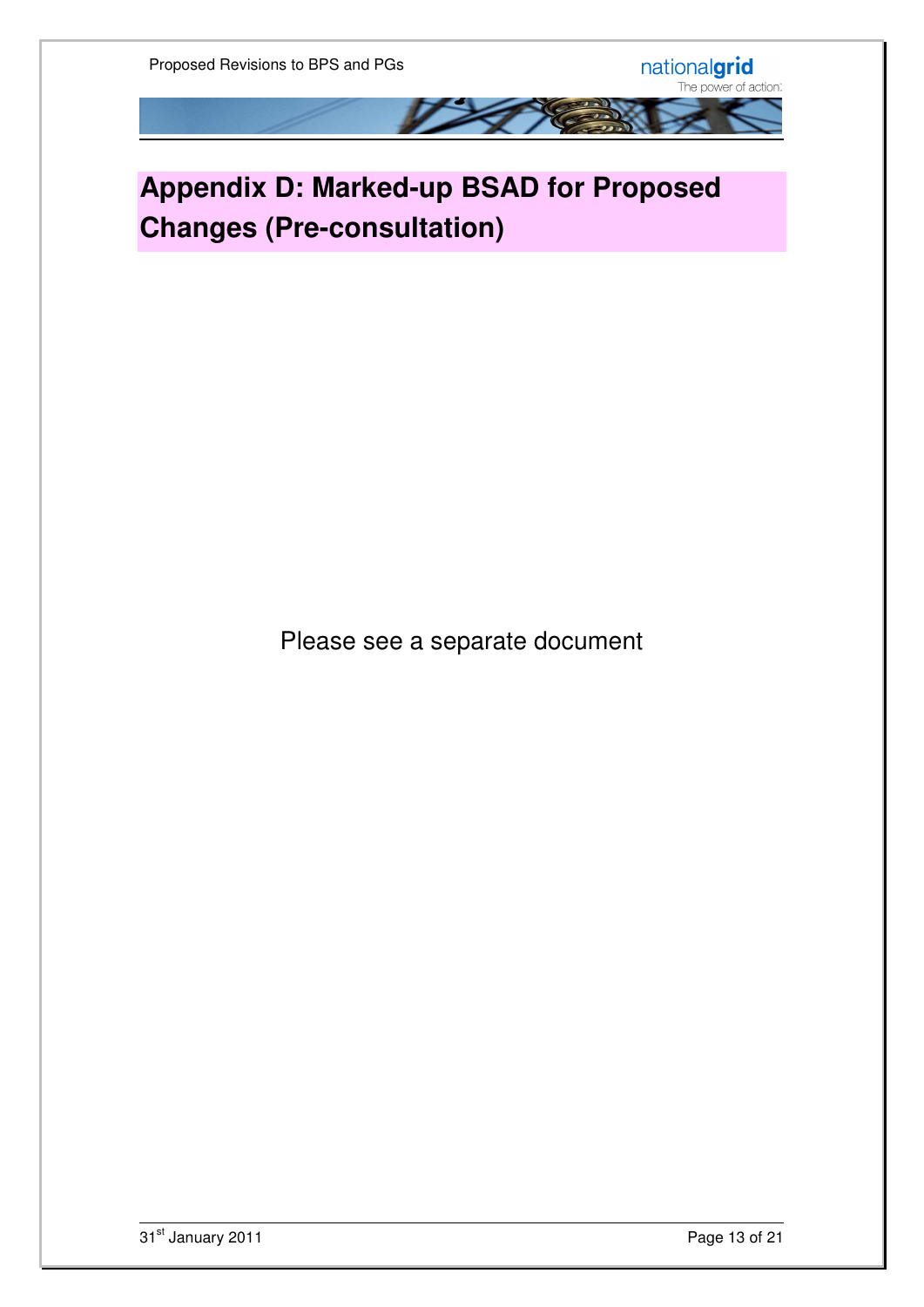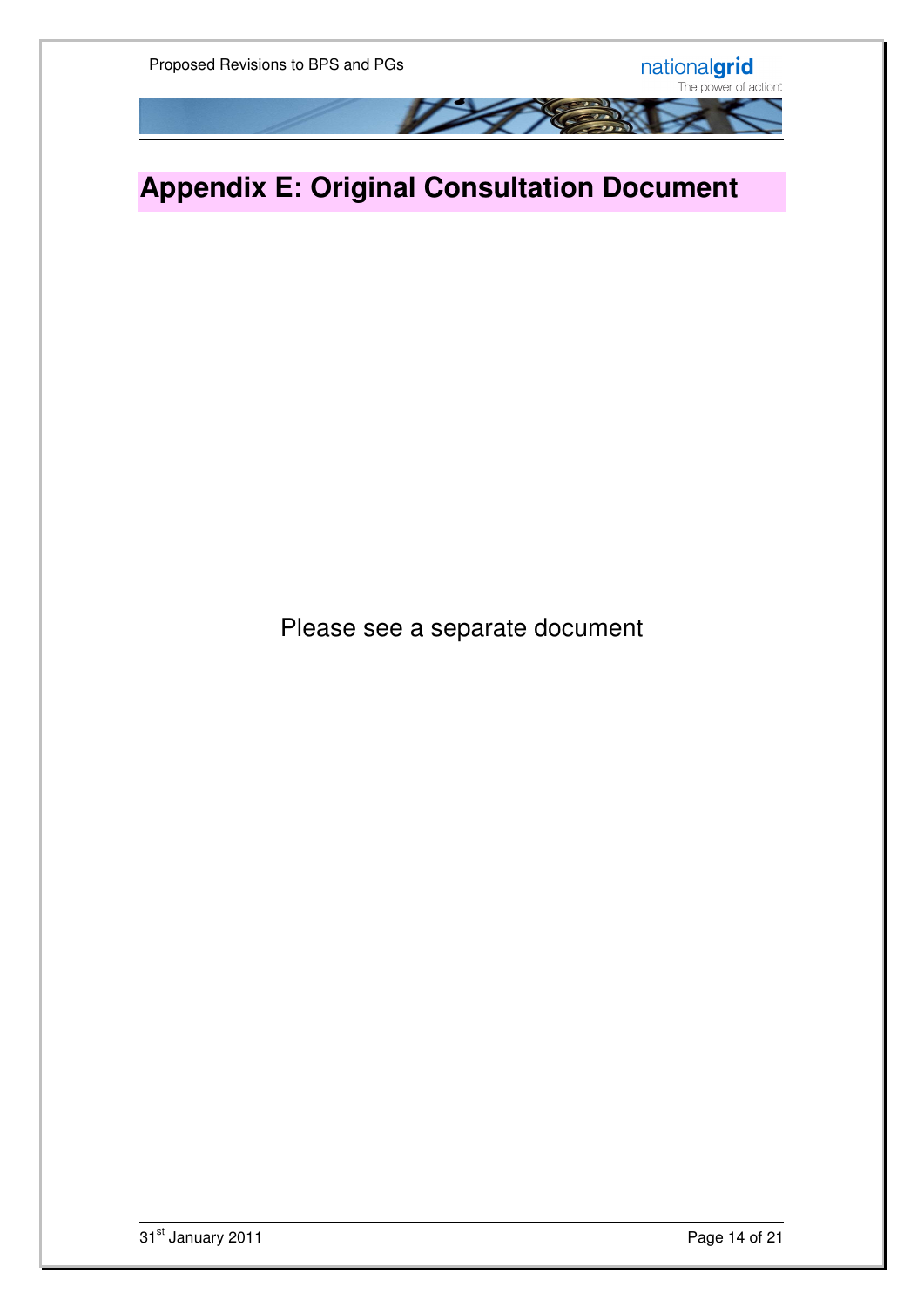

14 Appendix E - Consultation Questions

National Grid invites responses to this consultation by 24th January 2011. The responses to specific consultation questions (summarised below) or any other aspect of this consultation can be provided by completing the following proforma.

Please return the completed proforma to **balancingservices@uk.ngrid.com.** 

| <b>Respondent:</b>                                                                 | <b>Rob Rome</b>   |
|------------------------------------------------------------------------------------|-------------------|
| <b>Company Name:</b>                                                               | <b>EDF</b> Energy |
| Does this response contain<br>confidential information? If<br>yes, please specify. | No                |

| <b>No</b>      | <b>Question</b>                                                                                                                             | <b>Response</b><br>(Y/N) | <b>Rationale</b>                                                                                                                                                                                                                                                                                                                                     |
|----------------|---------------------------------------------------------------------------------------------------------------------------------------------|--------------------------|------------------------------------------------------------------------------------------------------------------------------------------------------------------------------------------------------------------------------------------------------------------------------------------------------------------------------------------------------|
| $\mathbf{1}$   | Do you agree that the<br>changes proposed to the<br>BPS, shown in table 1 have<br>been implemented correctly<br>to the BPS in Appendix A?   | Y                        |                                                                                                                                                                                                                                                                                                                                                      |
| $\overline{2}$ | Do you agree that the<br>changes proposed to the<br>BPS, shown above and in<br>Appendix A, should be<br>made?                               |                          | In principle, yes, but further clarification is<br>required. The section 9 text as written<br>states that NGET will necessarily return a<br>BM Unit to PN following a BOA that<br>extends to the wall. However, NGET may<br>wish instead to extend the previous BOA<br>to continue the balancing action.<br>Sections 8 and 9 should make this clear. |
| 3              | Do you have any other<br>comments in relation to the<br>proposed changes to the<br>BPS?                                                     | Y                        | References to License in text, website<br>names and website references should be<br>corrected to Licence.                                                                                                                                                                                                                                            |
| 4              | Do you agree that the<br>changes proposed to the<br>PG's, shown in table 2 have<br>been implemented correctly<br>in the PG's in Appendix B? | Y                        |                                                                                                                                                                                                                                                                                                                                                      |
| 5              | Do you agree that the<br>changes proposed to the                                                                                            |                          | In principle, yes, but we believe additional<br>clarification would be beneficial:                                                                                                                                                                                                                                                                   |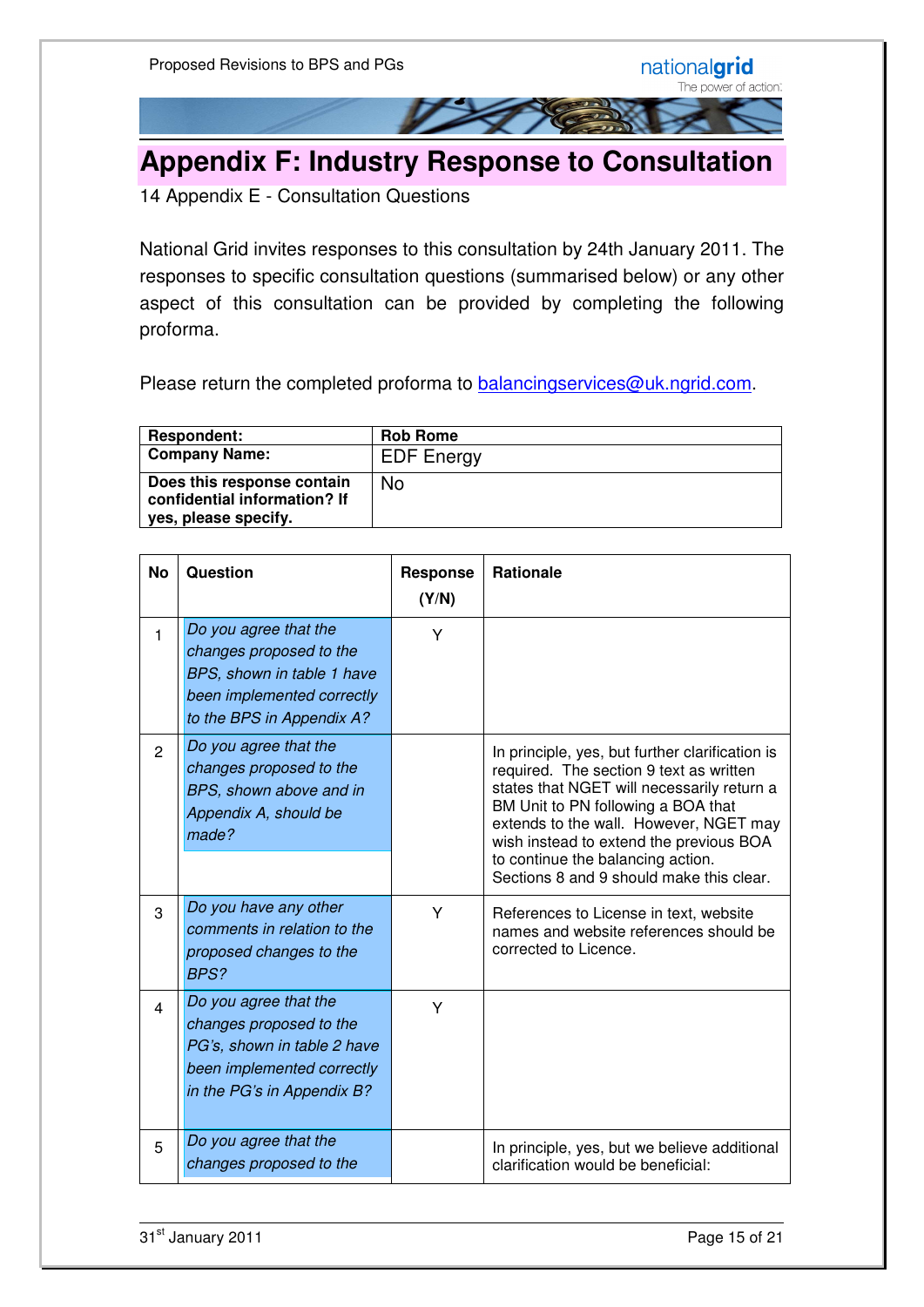#### Proposed Revisions to BPS and PGs

# nationalgrid<br>The power of action:

|  | in it possor or a |
|--|-------------------|
|  |                   |

| <b>No</b>      | <b>Question</b>                                                                                                                                         | <b>Response</b> | <b>Rationale</b>                                                                                                                                                                                                                                                                                                                                                                                                                                                                                                                                                                                                                                                                                                                                                                                                                                       |
|----------------|---------------------------------------------------------------------------------------------------------------------------------------------------------|-----------------|--------------------------------------------------------------------------------------------------------------------------------------------------------------------------------------------------------------------------------------------------------------------------------------------------------------------------------------------------------------------------------------------------------------------------------------------------------------------------------------------------------------------------------------------------------------------------------------------------------------------------------------------------------------------------------------------------------------------------------------------------------------------------------------------------------------------------------------------------------|
|                |                                                                                                                                                         | (Y/N)           |                                                                                                                                                                                                                                                                                                                                                                                                                                                                                                                                                                                                                                                                                                                                                                                                                                                        |
|                | PG's, shown in table 2 and<br>in Appendix B, should be<br>made?                                                                                         |                 | The definition of a "Constraint<br>Management Service" refers to the<br>transmission system being unable to<br>transmit power supplied to the location of<br>demand due to congestion. This<br>describes an interruption rather than a<br>constraint. We suggest that a constraint<br>should be defined in terms of a<br>requirement to alter particular flows of<br>power that would otherwise occur onto,<br>within, and potentially off the transmission<br>system in order to maintain safe and<br>secure operation of the network. For<br>example, " when the system is unable<br>to transmit power from all those<br>generators wishing to generate to the<br>location of demand for that generation<br>due to congestion, taking into<br>consideration the requirement for system<br>security and balancing procured by the<br>System Operator" |
| 6              | Do you have any other<br>comments in relation to the<br>changes proposed to the<br>PG's?                                                                |                 | We would welcome more clarity and<br>consistency in use of the terms "bilateral"<br>and "contract" throughout the LC16<br>statements. "Bilateral Contract" is a<br>defined term, while "Contracts" that are<br>bilateral are something different. We<br>think the intended distinction is between<br>bilateral contracts made following mainly<br>or entirely bilateral negotiation, perhaps<br>described as Custom Bilateral Balancing<br>Contracts, and bilateral contracts made<br>as part of a market based tender process,<br>perhaps described as Market or Standard<br>Bilateral Balancing Contracts. None of<br>these to be confused with Bilateral<br><b>Connection Agreements.</b><br>The web link at Part E section 4 doesn't<br>appear to work:<br>https://ng.corpwww.net/uk/Electricity/Balancing/pg/.                                    |
| $\overline{7}$ | Do you agree that the<br>changes proposed to the<br>ABSVD, shown in table 3<br>have been implemented<br>correctly in the ABSVD in<br><b>Appendix C?</b> | Y               |                                                                                                                                                                                                                                                                                                                                                                                                                                                                                                                                                                                                                                                                                                                                                                                                                                                        |
| 8              | Do you agree that the                                                                                                                                   | Υ               |                                                                                                                                                                                                                                                                                                                                                                                                                                                                                                                                                                                                                                                                                                                                                                                                                                                        |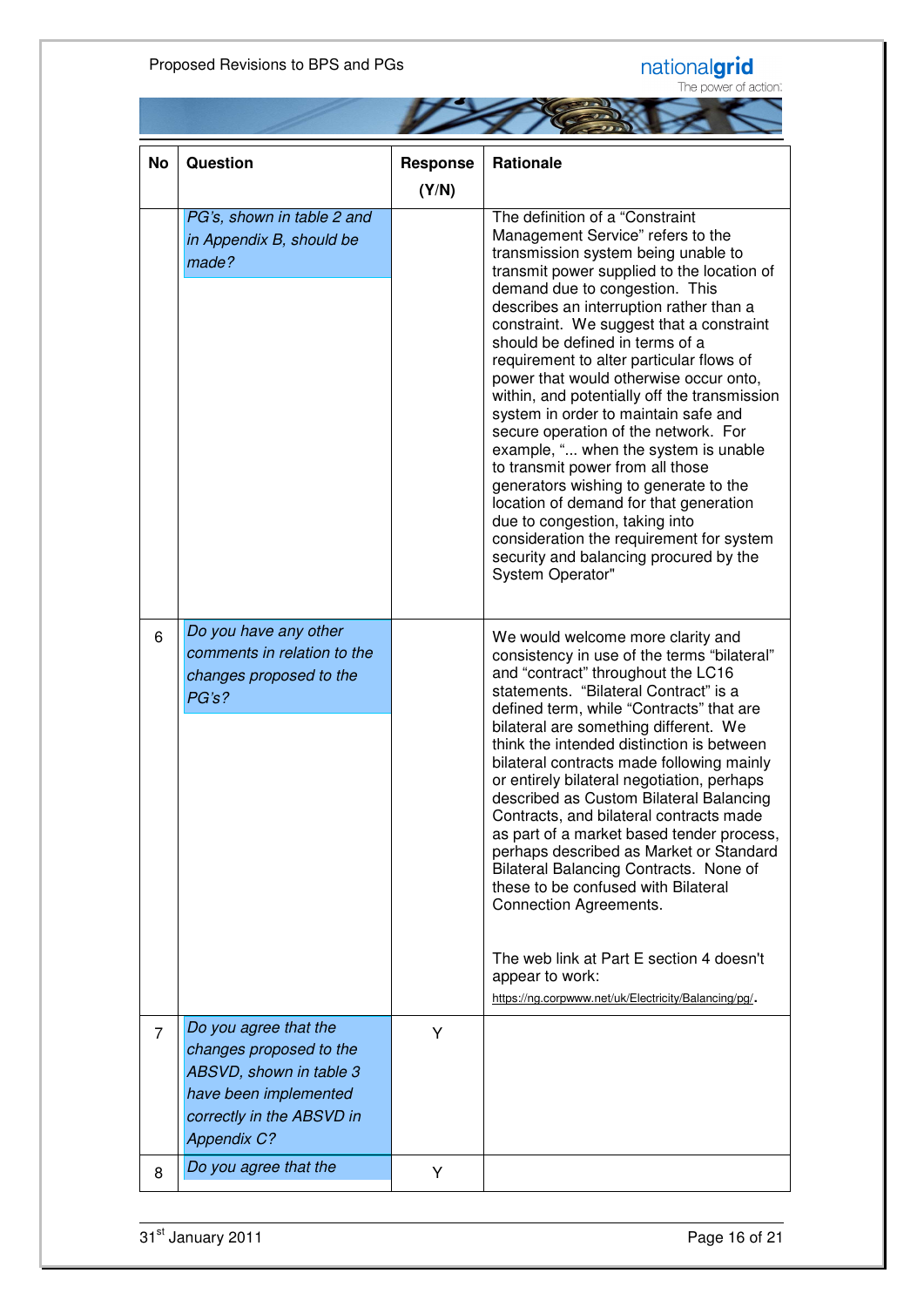#### Proposed Revisions to BPS and PGs

# nationalgrid<br>The power of action:



| <b>No</b> | <b>Question</b>                                                                                                                                              | <b>Response</b><br>(Y/N) | <b>Rationale</b>                                                                                                                                                                                                                                                                                                                                                                                                                                                                                                                                                                                                                                                                                                                                                                                                                                                                                                        |
|-----------|--------------------------------------------------------------------------------------------------------------------------------------------------------------|--------------------------|-------------------------------------------------------------------------------------------------------------------------------------------------------------------------------------------------------------------------------------------------------------------------------------------------------------------------------------------------------------------------------------------------------------------------------------------------------------------------------------------------------------------------------------------------------------------------------------------------------------------------------------------------------------------------------------------------------------------------------------------------------------------------------------------------------------------------------------------------------------------------------------------------------------------------|
|           | changes proposed to the<br>ABSVD, shown in table 3<br>and in Appendix C should<br>be made?                                                                   |                          |                                                                                                                                                                                                                                                                                                                                                                                                                                                                                                                                                                                                                                                                                                                                                                                                                                                                                                                         |
| 9         | Do you have any other<br>comments in relation to the<br>changes proposed to the<br>ABSVD?                                                                    | Y                        | We note that the Fast De-Load Service is<br>introduced, but is not mentioned in the<br>other LC16 statements consulted upon.                                                                                                                                                                                                                                                                                                                                                                                                                                                                                                                                                                                                                                                                                                                                                                                            |
| 10        | Do you agree that the<br>changes proposed to the<br><b>BSAD, shown in table 4</b><br>have been implemented<br>correctly in the BSAD in<br><b>Appendix D?</b> | Y                        |                                                                                                                                                                                                                                                                                                                                                                                                                                                                                                                                                                                                                                                                                                                                                                                                                                                                                                                         |
| 11        | Do you agree that the<br>changes proposed to the<br>BSAD, shown in table 4 and<br>in Appendix D should be<br>made?                                           | $\mathsf{N}$             | Reference in Section 3.1 on page 9 to<br>"services from interconnectors" should be<br>changed to "services via interconnectors",<br>consistent with the reality that<br>interconnectors are connectors that do<br>not in themselves create or use balancing<br>energy. Referring to Ofgem's recent<br>decision of 4 November 2010 on BSC<br>Modification P259 concerning frequency<br>response provided via interconnectors:<br>"We consider that there is sufficient clarity<br>from legislation that an interconnector is a<br>TSO. Under both the Second and Third<br>Package an interconnector is defined as a<br>transmission line and the definition of<br>TSO includes interconnections10. As a<br>consequence, interconnector flows are<br>neither classed as production<br>(generation) nor<br>consumption (demand), but part of the<br>overall transmission infrastructure<br>facilitating the wider market." |
| 12        | Do you have any other<br>comments in relation to the<br>changes proposed to the<br><b>BSAD?</b>                                                              | Y                        | We would welcome clarification on the<br>definition of services provided via<br>interconnectors.<br>It might be useful to distinguish<br>interconnectors as physical entities from<br>interconnector owners who administer<br>flows on them?                                                                                                                                                                                                                                                                                                                                                                                                                                                                                                                                                                                                                                                                            |

We note the use of the word "license" rather than licence throughout the document.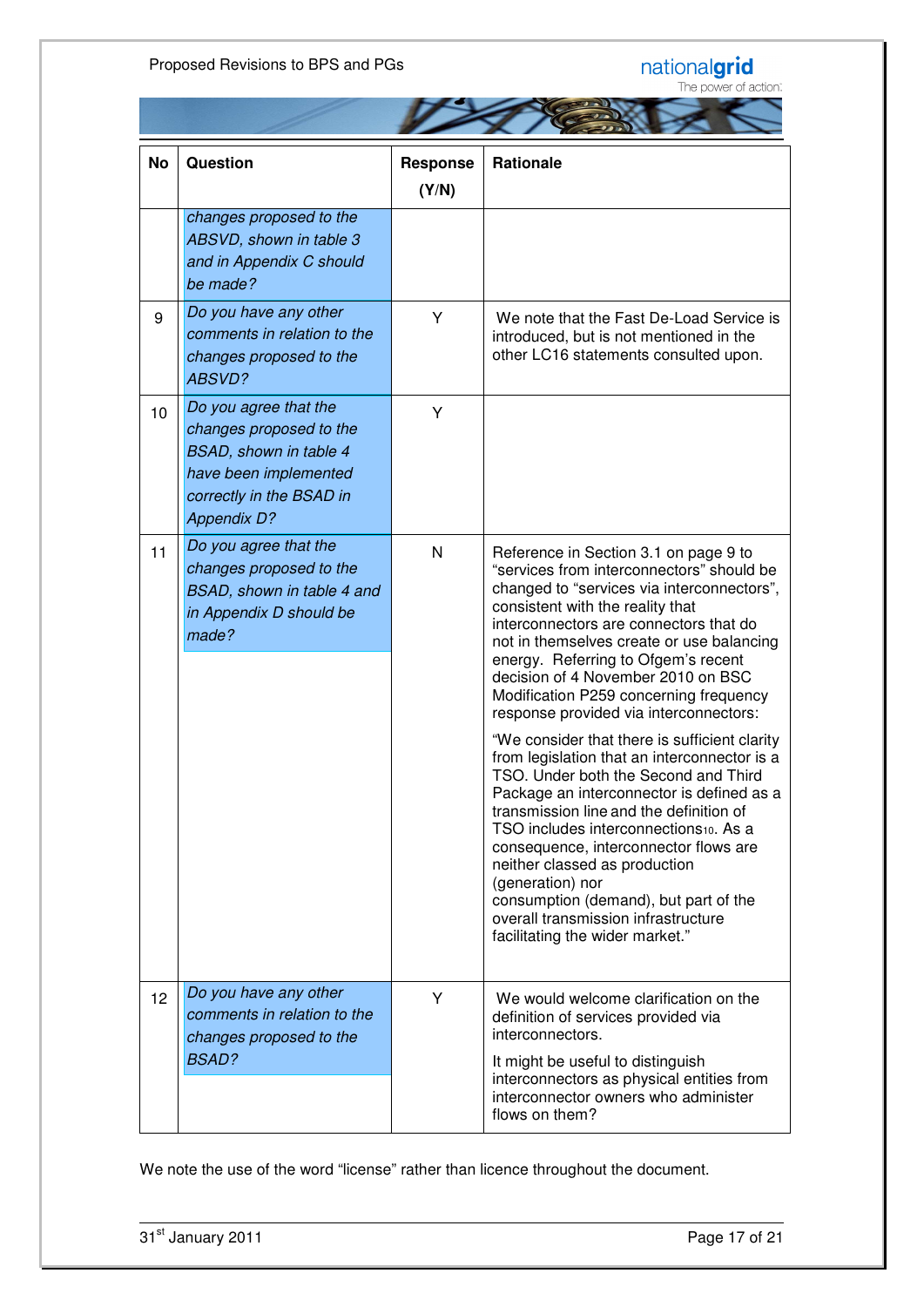nationalgrid<br>The power of action:



**Appendix G: Marked-up BPS for Proposed Changes (Post-Consultation)**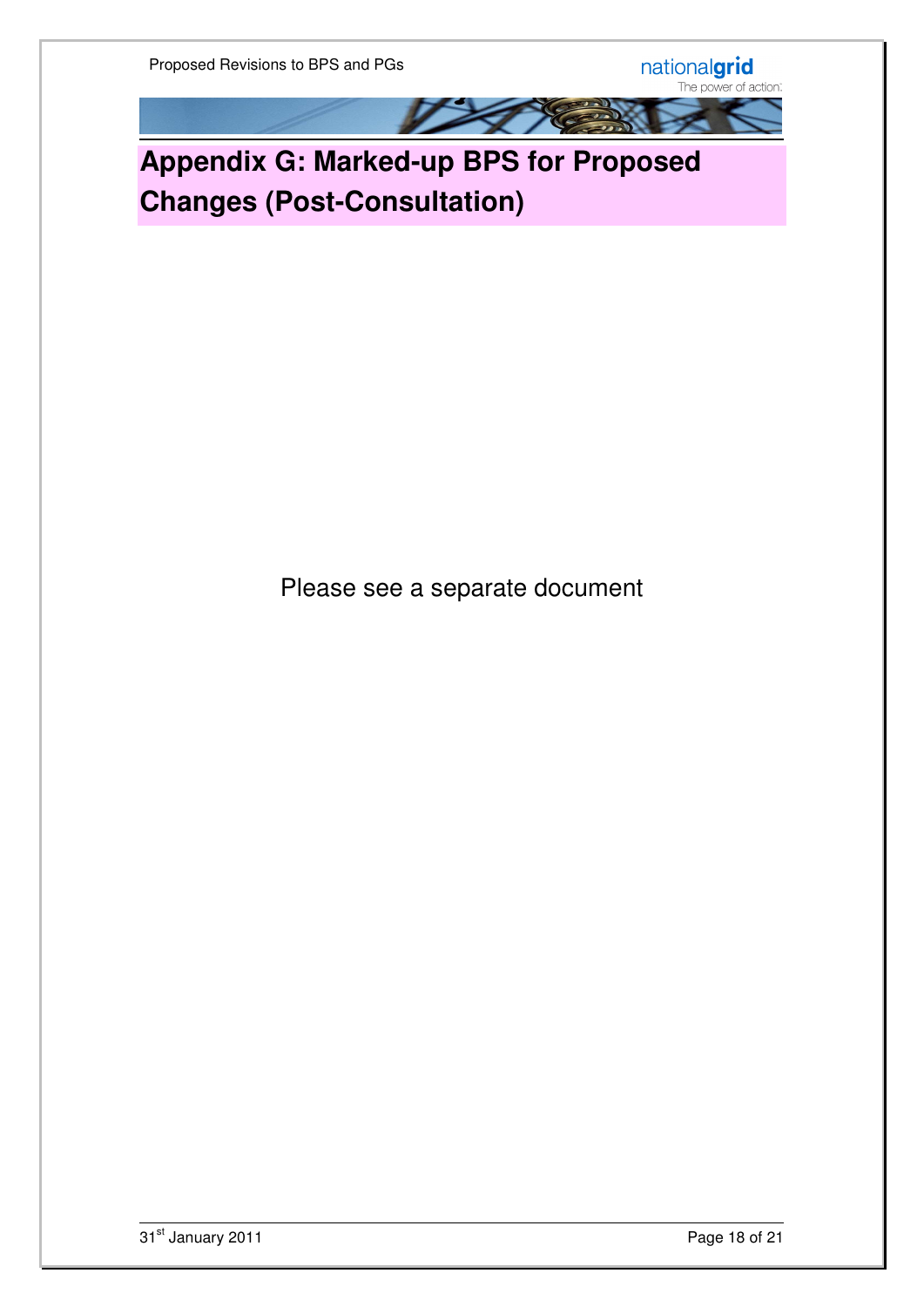nationalgrid<br>The power of action:

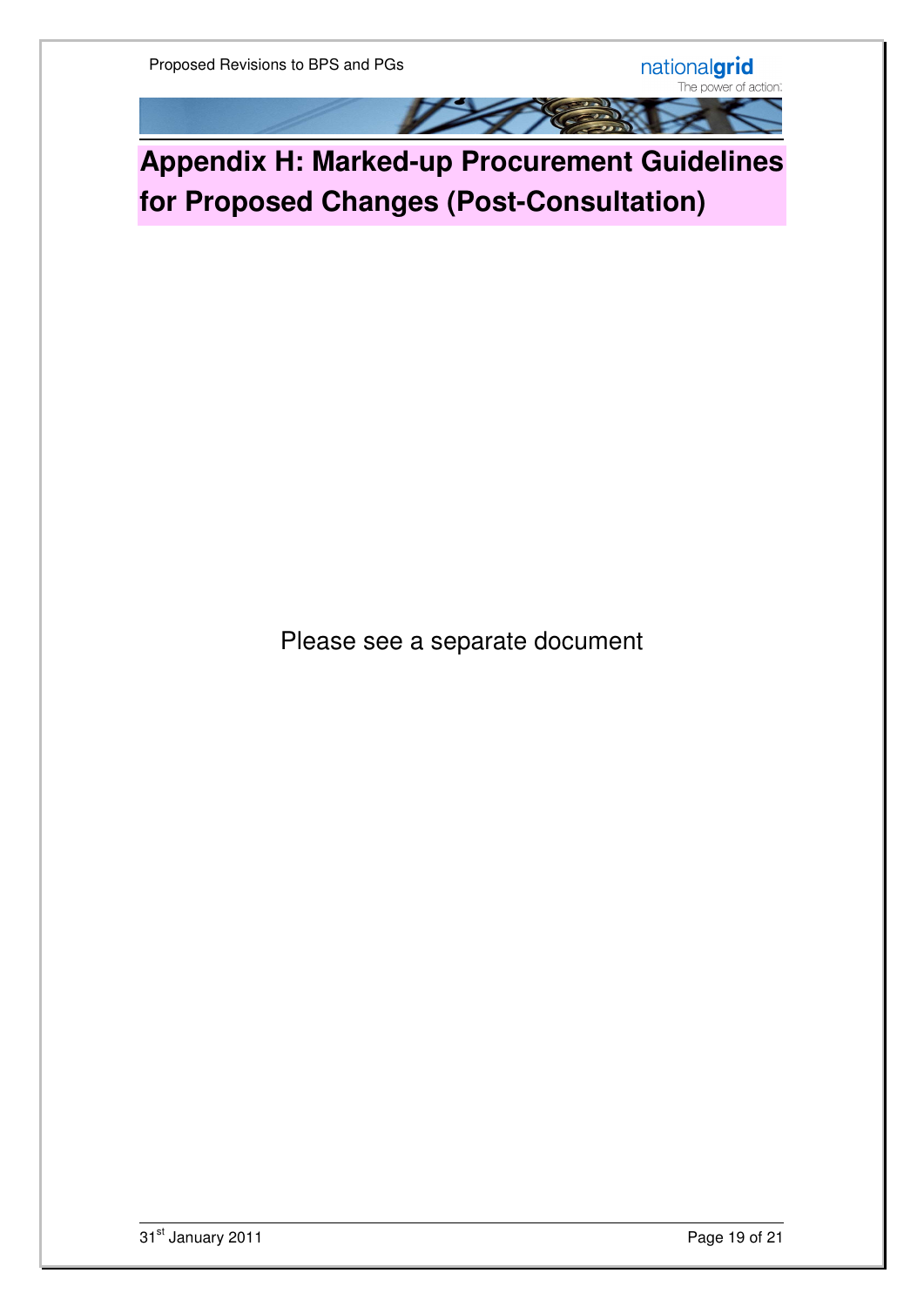